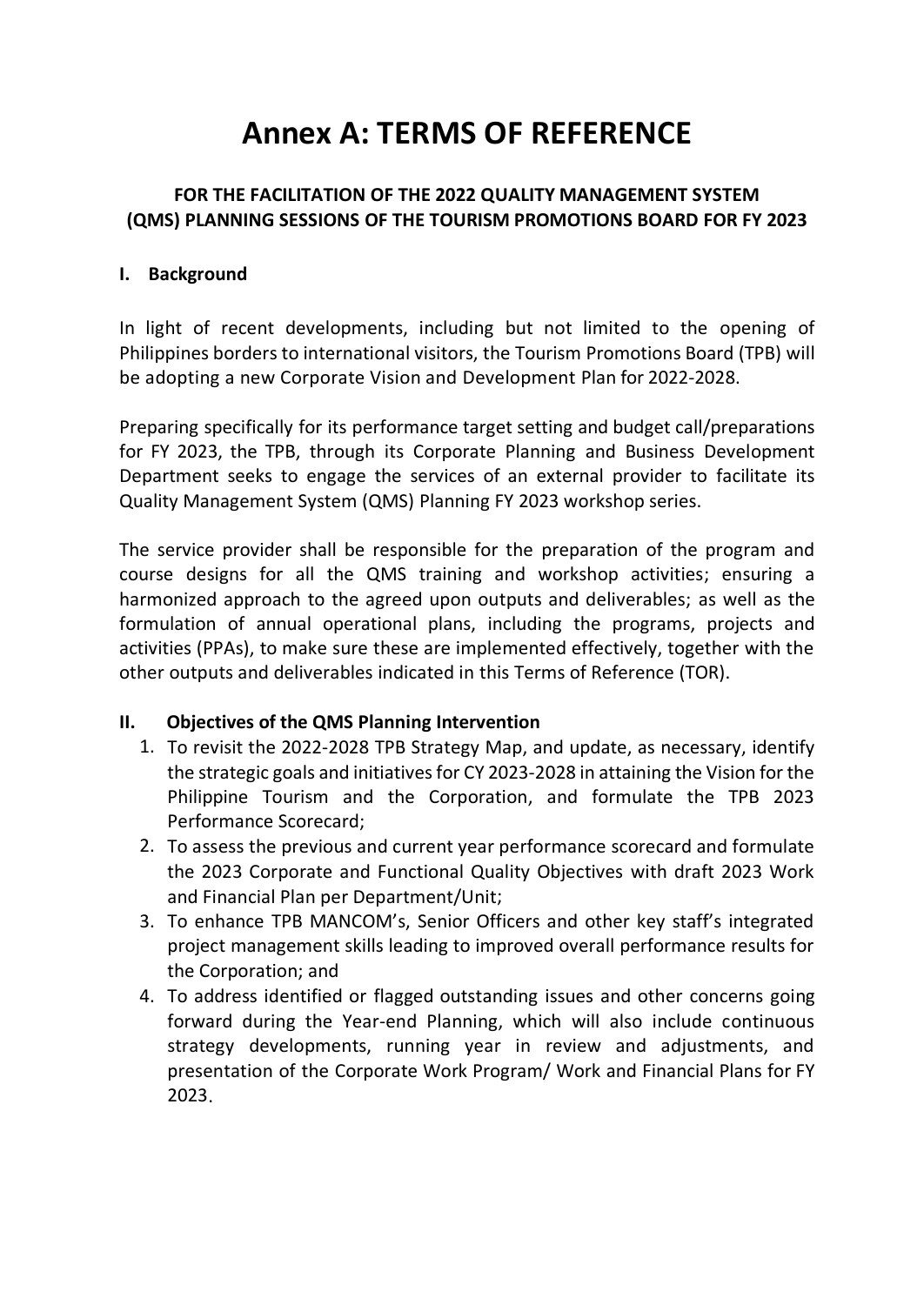#### **III. Scope of Work**

- 1. Familiarization with TPB and its existing programs, including review of organizational documents and meetings with key staff;
- 2. Provide resource person/s and/or facilitator/s, for final approval of TPB;
- 3. Facilitate a two (2) day Strategic Planning Session to revisit the TPB 2022-2028 Strategy Map and to formulate/identify the corresponding annual plans and PAPs to ensure its effective implementation and set the 2023 TPB Performance Scorecard;
- 4. Facilitate a three (3) day QMS Planning Workshop to assess the previous and current year performance and formulate the 2023 Corporate and Functional Quality Objectives with draft 2023 Work and Financial Plan per Department/Unit;
- 5. Conduct of a three (3) day Module I: Master Class (Advanced Level) Workshop Series for TPB MANCOM that merges QMS and risk management, enhanced and effective project management, Philippine government procurement planning and budget utilization;
- 6. Conduct of a three (3) day Module II: Intermediate Level Workshop Series for TPB Senior Project Officers that complements and reinforces down the line the same principles, approach and standards to Project Management resulting into integrated expectations and results; and
- 7. Facilitate a three (3) day Year-end Planning Workshop to address identified or flagged outstanding issues and other concerns going forward during the Year-end Planning, which will also include continuous strategy developments, running year in review and adjustments, and presentation of the Corporate Work Program/ Work and Financial Plans for FY 2023.

# **IV. Outputs and deliverables:**

- 1. Two (2) day Strategic Planning and Harmonization Workshop with TPB's Board of Directors, MANCOM and key staff, to include:
	- a. Review of the Strategy Map by identifying the opportunities for the future and rethinks the TPB organizational purpose ensuring that it is a future fit organization;
	- b. Formulation and alignment of the annual plans until 2028 in accordance with the evolving 2022-2028 Strategic Plan; and
	- c. Formulation of the 2023 TPB Performance Scorecard.
- 2. Three (3) day QMS Planning Workshop to be participated in by the TPB MANCOM and senior officials with the following activities/outputs:
	- a. Assessment of the previous and current year performance scorecard, including the challenges/constraints encountered;
	- b. Formulate the 2023 Corporate and Functional Quality Objectives; and
	- c. Formulate the 2023 Work and Financial Plans.
- 3. Three (3) day Module I: Master Class (Advanced Level) Workshop Series for TPB's MANCOM and key staff, which shall include the following: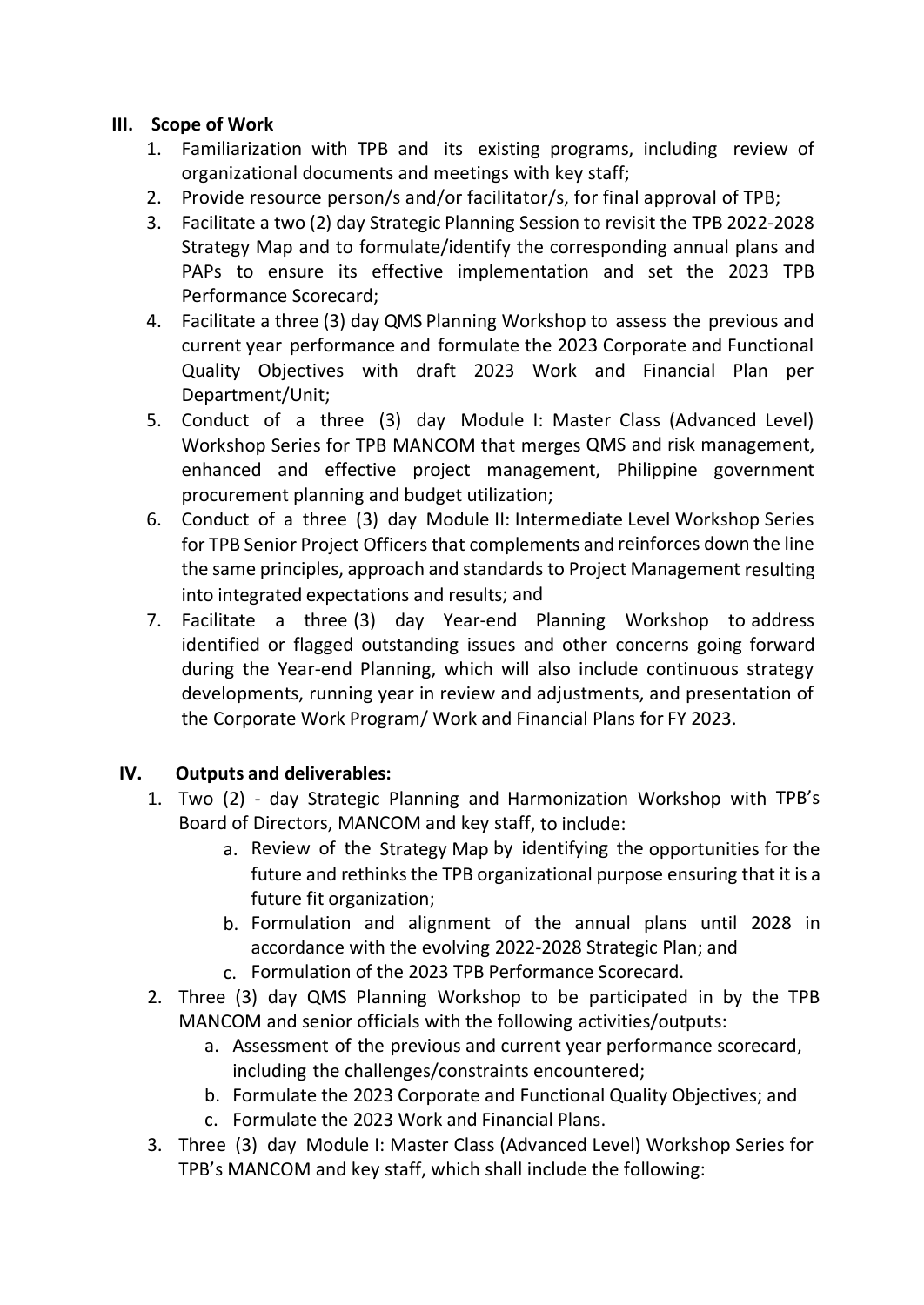- a. QMS and risk management with focus on:
	- Risk-based thinking in checking and validating the plans and programs;
	- how to make Risk Assessments more robust, innovative and timely; and
	- validation of the consistency of quality products and services through quality processes
- b. enhanced and effective project management with Philippine government procurement planning and budget utilization incorporated;
- c. look into possibilities of a standardized approach and tools for utilization in project management and dialogue on what needs to be improved, challenges and current best practices, including recommendations on digital tools that may be adopted or procured
- 4. Three (3) day Module II: Intermediate Level Workshop Series for TPB Senior Officers, complementing and integrating with item 1, and to include cascade of any resulting policies and practices therein
- 5. Three (3) day Year-end Planning Workshop with TPB MANCOM and senior officials/junior officers to review and address the identified or flagged outstanding issues and other concerns going forward, which will also include continuous strategy developments, running year in review and adjustments, and presentation of the Corporate Work Program/ Work and Financial Plans for FY 2023.
- 6. Analysis of TPB Documents (i.e., Performance Scorecards, Corporate and Functional Quality Objectives, OPCRs/DPCRs, Program Expenditure Plan or DBM BP Form 201, and other relevant documents) with initial audit/gap analysis report.
- 7. Successful facilitation of the abovementioned four (4) workshops/sessions, including coaching services, technical advice/assistance and support to participants resulting to the following outputs/deliverables:
	- a. Revisited/Updated 2022-2028 Strategy Map
	- b. 2023 TPB Performance Scorecard
	- c. 2023 Corporate and Functional Quality Objectives
	- d. 2023 Work Program/Work and Financial Plans
- 8. Engagement Terminal Report covering the proceedings of the workshops, outputs during the activities and meetings, final audit/gap analysis report and recommendations on how to sustain and implement the learnings gained or any immediate "next steps"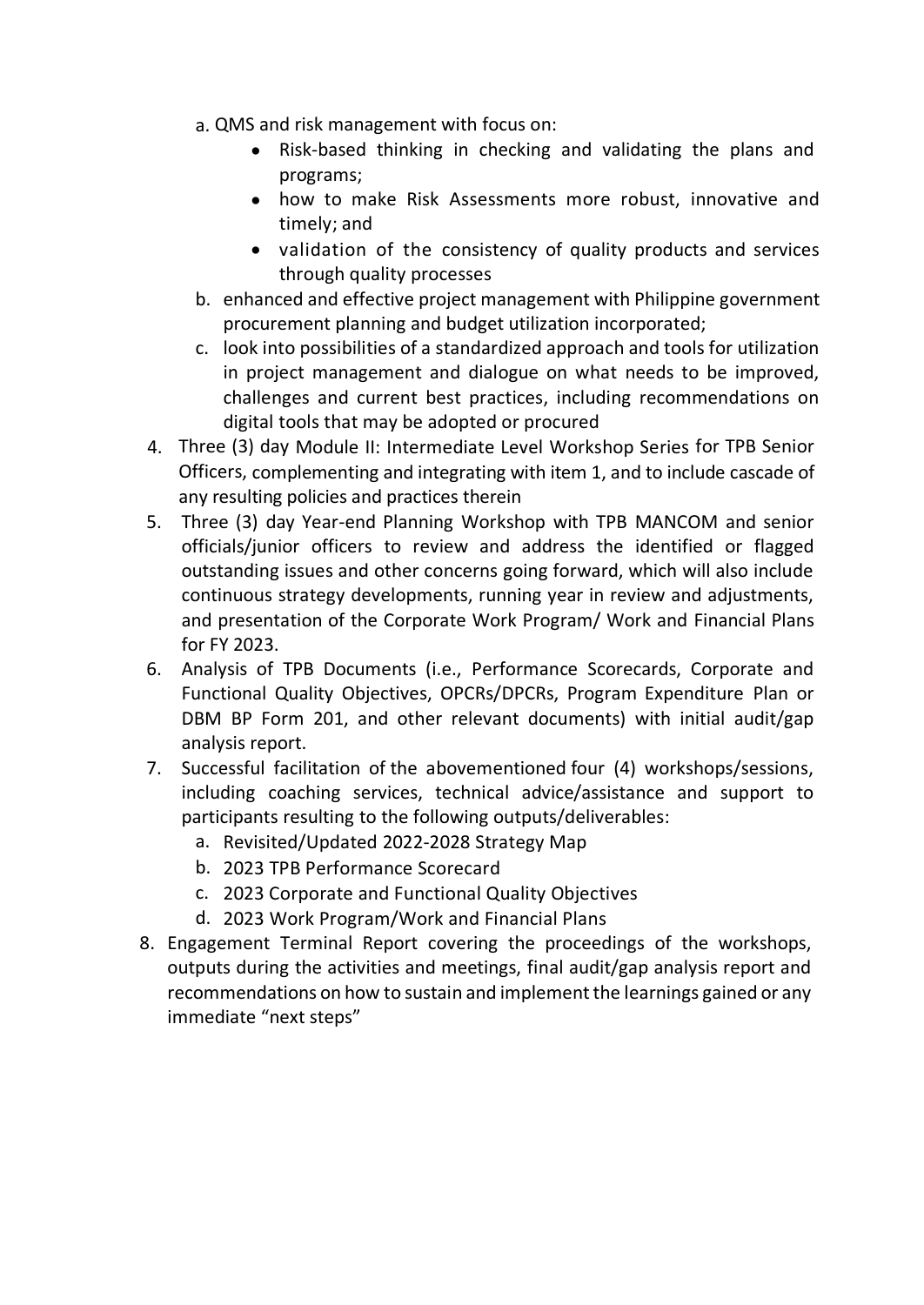## **V. Duration of Work**

The Consultant or Consulting Firm shall be engaged for a maximum of seven (7) months.

| <b>PROPOSED SCHEDULE</b>            | <b>ACIVITIES</b>                                 |
|-------------------------------------|--------------------------------------------------|
| 1 week after issuance of            | Submission of the proposed timelines/Gantt Chart |
| <b>NTP</b>                          |                                                  |
| 3 <sup>rd</sup> week August 2022    | Two (2) day live-in Strategic Planning and       |
| (17-18 August 2022)                 | Harmonization Workshop with TPB's MANCOM         |
|                                     | and key staff                                    |
| 4 <sup>th</sup> week August 2022    | Three (3) day live-in QMS Planning Workshop for  |
| (24-26 August 2022)                 | FY 2023 participated by the TPB MANCOM and       |
|                                     | senior officials                                 |
| 4 <sup>th</sup> week September 2022 | Three (3) day live-out Module I: Master Class    |
| 28-30 September 2022                | (Advanced Level) Workshop Series for MANCOM      |
|                                     | and key staff on the subjects and focus          |
| 2 <sup>nd</sup> week October 2022   | Three (3) day live-out Module II: Intermediate   |
| 12-14 October 2022                  | Level Workshop Series for TPB Senior Project     |
|                                     | <b>Officers</b>                                  |
| 4 <sup>th</sup> week November 2022  | Three (3) day live-in Year-end Planning Workshop |
| (23-25 Nov 2022)                    | with TPB MANCOM and senior officials/junior      |
|                                     | officers                                         |
| December 2022                       | Submission of Engagement Terminal Report         |

Below is the indicative schedule of activities:

*Note: Proposed time frame may be adjusted subject to the recommendations of the provider and the approval of the TPB.*

#### **VI. TPB's responsibilities:**

- 1. Coordinate the pre-work required prior to the event;
- 2. Provide the necessary documents and materials needed by the Facilitator;
- 3. Invite and ensure the attendance of the targeted participants;
- 4. Provide when needed the accommodation, venue, and meals of the participants for the duration of the workshops;
- 5. Provide when needed the accommodation and meals of the Facilitator and support team (maximum 4 persons; as applies) for the duration of the workshops;
- 6. Purchase and reproduction of materials and manuals needed for the workshops
- 7. Provide the external provider's team with a working area in TPB during visit (as applicable)
- 8. Ensure that training equipment, such as LCD projector, projector screen, microphones, speaker, flip chart stands and whiteboard and other materials required by the facilitator are available for use during the workshops (as applicable);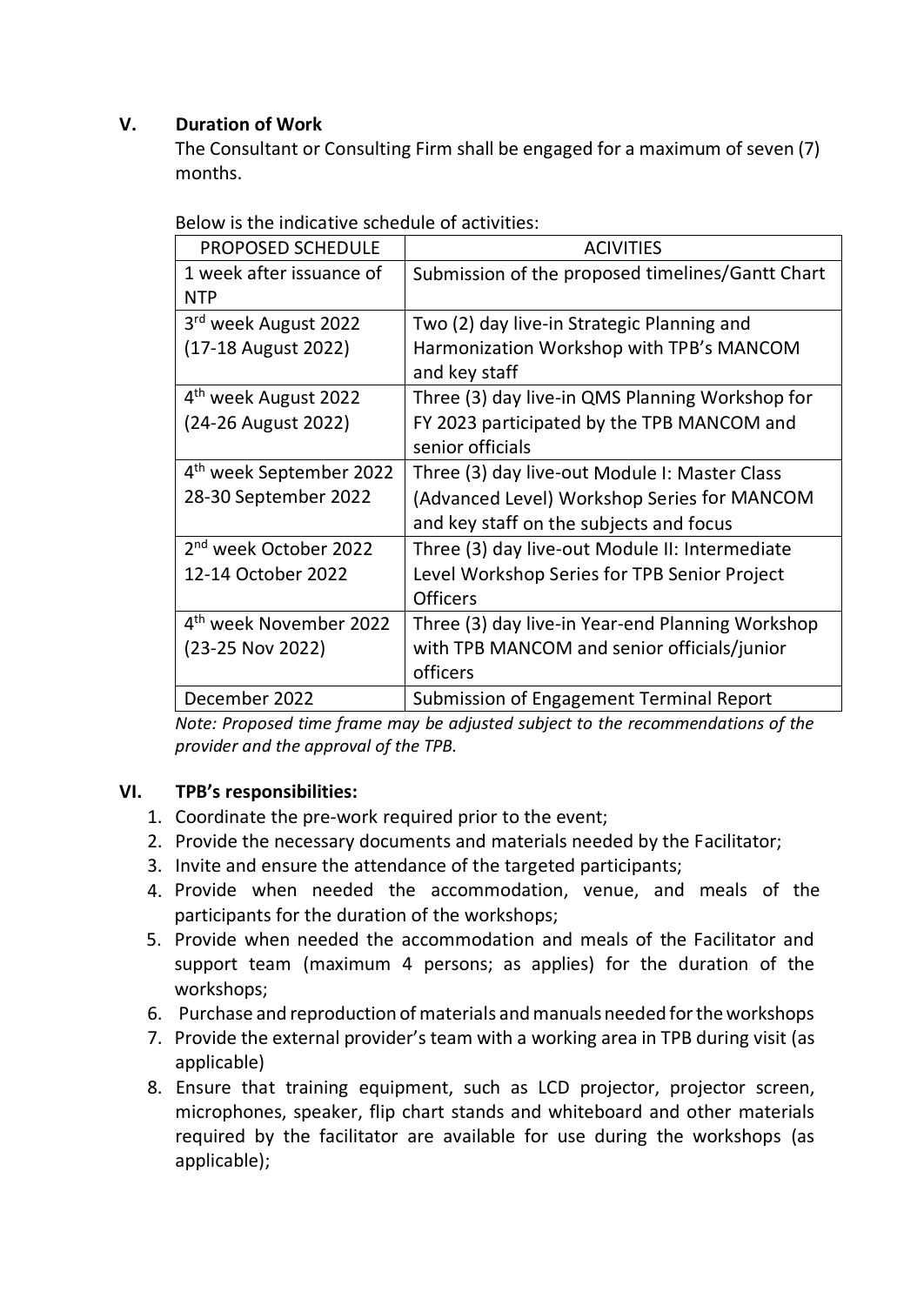- 9. Ensure that an online facility (i.e., online video conferencing) is available in case of a hybrid-type of activity is preferred, as agreed upon by the consultant/ consulting firm and the TPB;
- 10. Pay the professional fee and shoulder the costs of other expenses incidental to the conduct of activities specified in this TOR; and
- 11.Out-of-Pocket Costs: additional travel expense (RT PCR Tests, ticket and ground arrangement expenses) to be incurred that are not included in the financial proposal of the winning supplier shall be approved by TPB prior to implementation

# **VII. Terms of Payment**

The Approved Budget for the Contract is **One Million Six Hundred and Eighty Thousand Pesos (PhP 1,680,000.00)** inclusive of all applicable taxes.

Supplier preferably with a Landbank account. Payment will be made through LBP bank deposit. In case the supplier does not have a Landbank account, bank charges will be shouldered by the supplier.

TPB reserves the right to withhold all or a portion of payment if performance is deemed unsatisfactory, if work/output is incomplete, not delivered or failed to meet deadline/s set; or all other factors in breach of the TOR.

The indicative payment scheme is as follows:

| <b>Output/Milestone</b>                                                                                                                                                                      | % of Payments |
|----------------------------------------------------------------------------------------------------------------------------------------------------------------------------------------------|---------------|
| Tranche 1                                                                                                                                                                                    |               |
| Upon approval of proposed timelines/Gantt Chart and<br>completion of the Two (2) day Strategic Planning and<br>Harmonization Workshop and Three (3) day QMS Planning<br>Workshop for FY 2023 | 35%           |
| Tranche 2                                                                                                                                                                                    |               |
| Upon completion of the Module I: Master Class (Advanced<br>Level) Workshop Series                                                                                                            | 15%           |
| Tranche 3                                                                                                                                                                                    |               |
| Upon completion of the three (3) day Module II:<br>Intermediate Level Workshop Series                                                                                                        | 10%           |
| Tranche 4                                                                                                                                                                                    |               |
| Upon completion of the Three (3) day Year-end Planning<br>Workshop                                                                                                                           | 25%           |
| Tranche 5                                                                                                                                                                                    |               |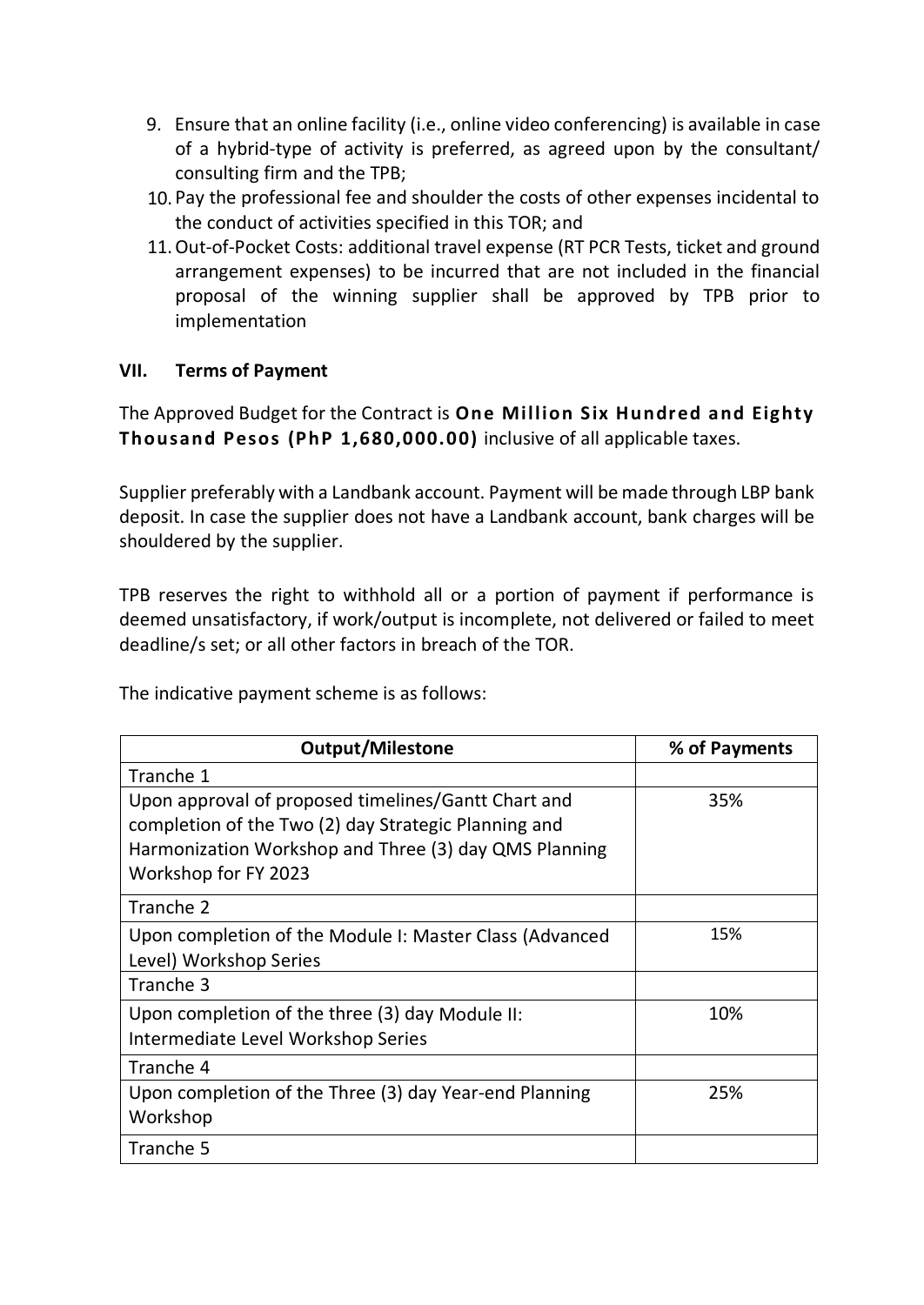| Upon submission and approval of the Engagement Terminal | 15%  |
|---------------------------------------------------------|------|
| Report                                                  |      |
| ' TOTAL                                                 | 100% |

#### **VIII. Qualifications:**

- 1. The Consultant or Consulting Firm shall show evidence of a minimum accumulated five (5) years' experience and minimum three (3) years recent experience in conducting and facilitating competency and QMS based planning workshops and interventions in the private and government sectors including ISO 9001:2015 consultancy work;
- 2. All key personnel to be assigned to the project shall have:
	- relevant recent work experience in conducting and facilitating planning workshops and interventions in the private and government sectors, and
	- extensive working knowledge on competency based Performance Management System, the GCG-prescribed Performance Scorecard; and shall have recently assisted a government agency in the establishment of its Corporate and Functional Quality Objectives and/or Annual Planning.

|                               | Minimum Years of         |  |
|-------------------------------|--------------------------|--|
| <b>Key Personnel</b>          | <b>Recent Experience</b> |  |
| Lead Facilitator/s            | five (5) years           |  |
| <b>Subject Matter Experts</b> | three $(3)$ years        |  |
| <b>Project Manager</b>        | three $(3)$ years        |  |
| Admin/Support Staff           | three (3) years          |  |

3. Further, the Subject Matter Expert/s shall preferably has/have qualifications as follows:

| <b>Subject Matter</b>        | <b>SME Qualification</b>                |
|------------------------------|-----------------------------------------|
| Performance Management       | <b>Certified Performance</b>            |
|                              | <b>Management Professional</b>          |
| <b>Risk Management</b>       | <b>Established familiarity with ISO</b> |
|                              | 31000 Risk Management                   |
|                              | <b>Guidelines</b>                       |
| <b>Project Management</b>    | <b>Certified Project Management</b>     |
|                              | Professional                            |
| <b>Philippine Government</b> | Must be an accredited/certified         |
| <b>Procurement Planning</b>  | Trainor of the GPPB and/or              |
|                              | AGIA or have conducted related          |
|                              | trainings / consultations on RA         |
|                              | 9184 or procurement act                 |
|                              | processes                               |
| <b>Budget</b><br>preparation | Relevant work experience                |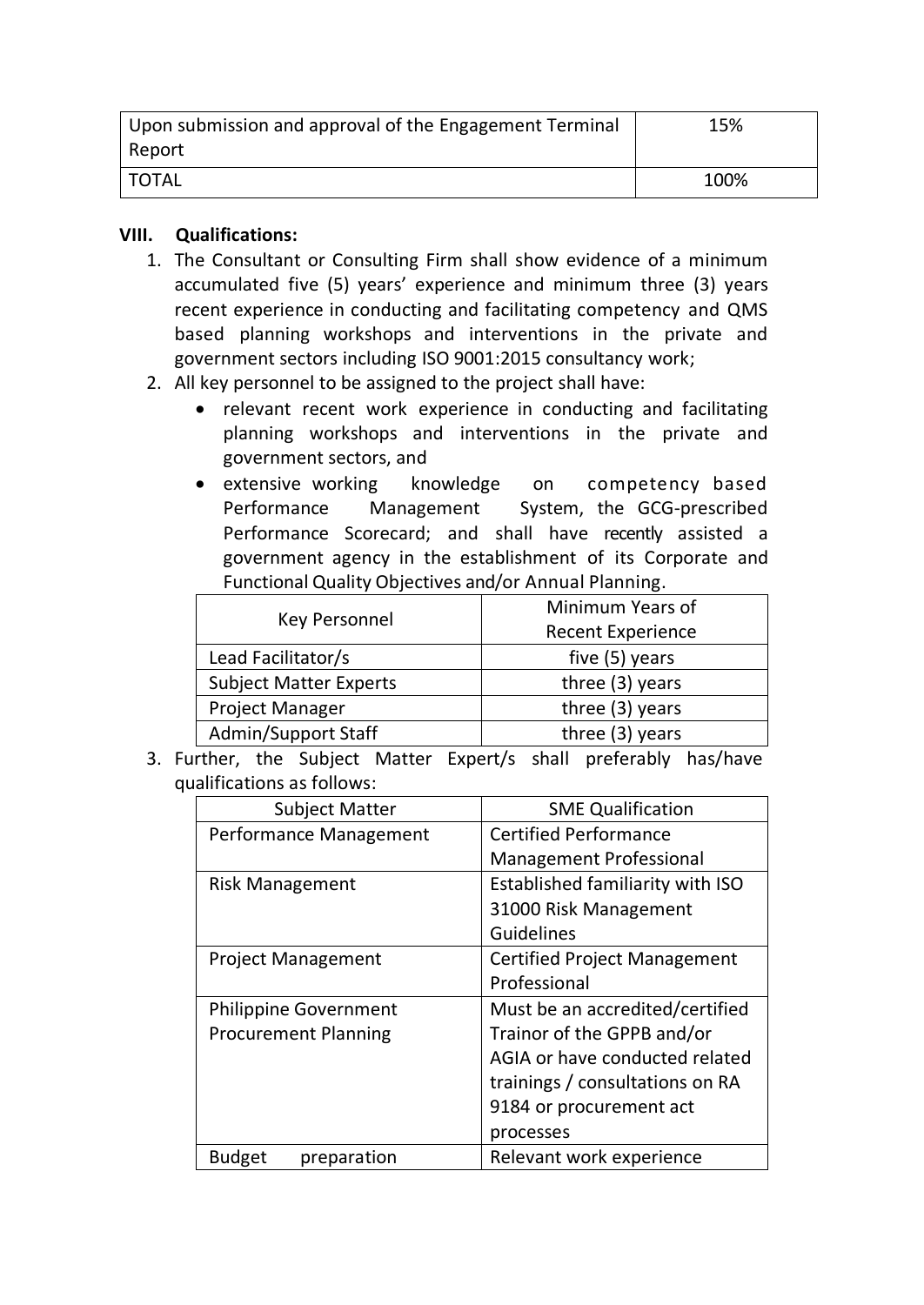| and utilization | including three years successive  |
|-----------------|-----------------------------------|
|                 | <b>Corporate Operating Budget</b> |
|                 | approved by the DBM and           |
|                 | attendance to Budget Forums       |
|                 | relative to Government            |
|                 | Practices within the same         |
|                 | period                            |

If the Consultant is working as a single entity, then he/she must have accumulated the combined minimum work experience required of the lead and key personnel.

# **IX. Shortlisting Criteria and Rating System:**

Based on section 24.5.3 of R.A. 9184, the criteria and rating system for the shortlisting of Consultants is as follows:

|     |                                                                                        | <b>PARTICULARS</b>                                                                                                                                                                                                                                                                                                                                                   | <b>PERCENTAGE</b> | <b>RATING</b> |
|-----|----------------------------------------------------------------------------------------|----------------------------------------------------------------------------------------------------------------------------------------------------------------------------------------------------------------------------------------------------------------------------------------------------------------------------------------------------------------------|-------------------|---------------|
| I.  | Consultant/Firm Experience and Capability of the<br><b>Consultant/ Consulting Firm</b> |                                                                                                                                                                                                                                                                                                                                                                      | 30%               | 30%           |
|     | Α.                                                                                     | The Consultant or Consulting Firm shall show<br>evidence of a minimum accumulated five (5)<br>years' experience and minimum three (3) years<br>recent experience in conducting and facilitating<br>based<br>competency<br>and<br>QMS<br>planning<br>workshops and interventions in the private and<br>government sectors including ISO 9001:2015<br>consultancy work | 20%               |               |
|     | With more than 5 years accumulated and more<br>than 3 years recent experience (20%)    |                                                                                                                                                                                                                                                                                                                                                                      |                   |               |
|     |                                                                                        | With 5 years accumulated and 3 years recent<br>experience (10%)                                                                                                                                                                                                                                                                                                      |                   |               |
|     |                                                                                        | With less than 5 years accumulated and/or less<br>than 3 years recent experience (0%)                                                                                                                                                                                                                                                                                |                   |               |
|     | <b>B.</b>                                                                              | Evidence of recent ISO 9001:2015 consultancy<br>work                                                                                                                                                                                                                                                                                                                 | 10%               |               |
|     | With more than 3 years of experience (10%)                                             |                                                                                                                                                                                                                                                                                                                                                                      |                   |               |
|     | With 3 years of experience (5%)                                                        |                                                                                                                                                                                                                                                                                                                                                                      |                   |               |
|     |                                                                                        | With less than 3 years of experience (0%)                                                                                                                                                                                                                                                                                                                            |                   |               |
| II. |                                                                                        | Expertise and Capacity of the Key Personnel to be<br><b>Assigned to the Project</b>                                                                                                                                                                                                                                                                                  | 50%               | 50%           |
|     | Α.                                                                                     | All key personnel to be assigned to the project<br>shall have relevant recent work experience in<br>conducting and facilitating planning workshops                                                                                                                                                                                                                   | 15%               |               |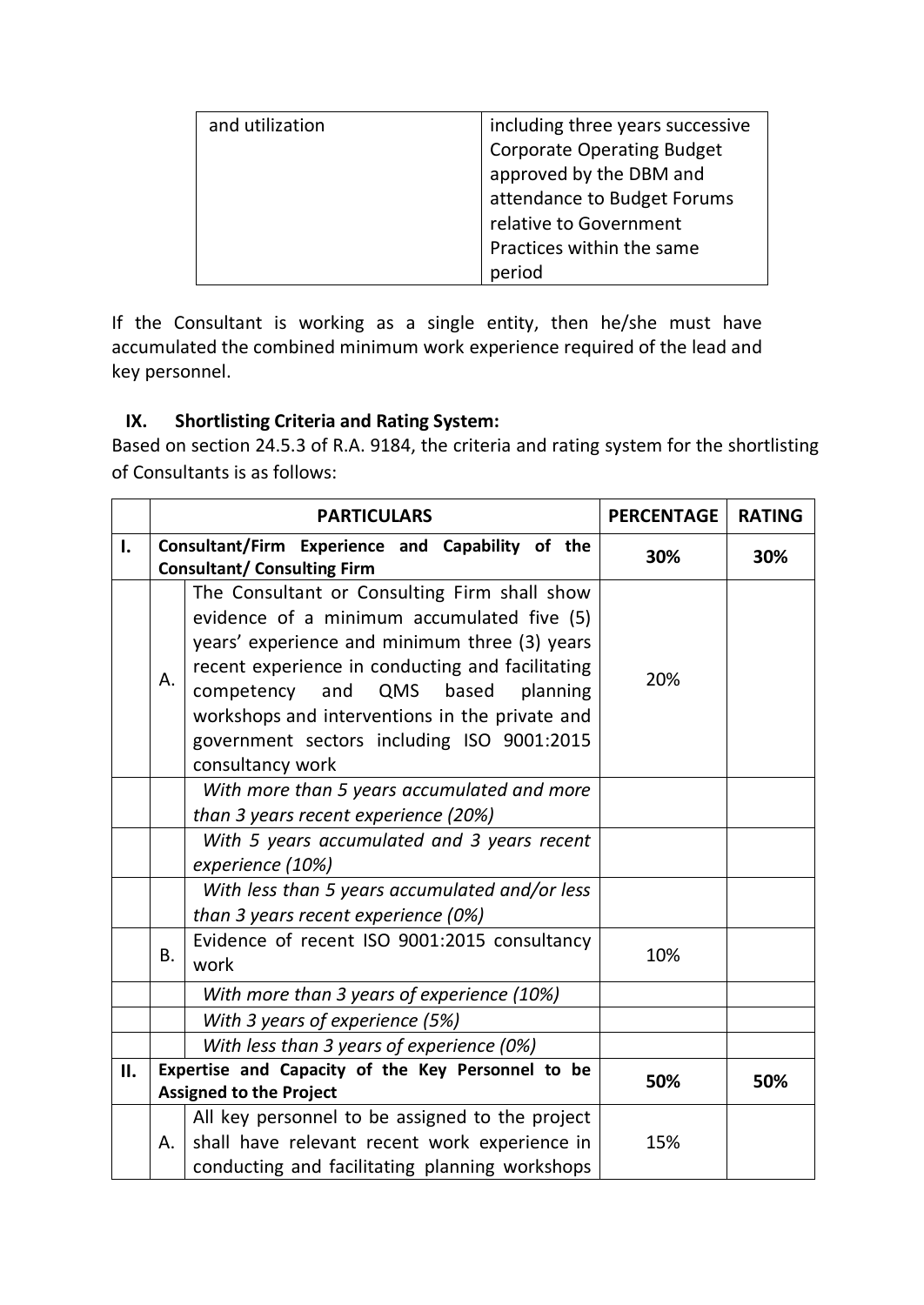|    | <b>PARTICULARS</b>                                                                                                                                                                                                                                                                                                                                                             | <b>PERCENTAGE</b> | <b>RATING</b> |
|----|--------------------------------------------------------------------------------------------------------------------------------------------------------------------------------------------------------------------------------------------------------------------------------------------------------------------------------------------------------------------------------|-------------------|---------------|
|    | and interventions in the private and government                                                                                                                                                                                                                                                                                                                                |                   |               |
|    | sectors                                                                                                                                                                                                                                                                                                                                                                        |                   |               |
|    | Lead facilitator with more than 5 years of<br>experience (15%)                                                                                                                                                                                                                                                                                                                 |                   |               |
|    | Lead facilitator with 4 to 5 years of experience<br>(10%)                                                                                                                                                                                                                                                                                                                      |                   |               |
|    | Lead facilitator with 3 to 4 years of experience<br>(5%)                                                                                                                                                                                                                                                                                                                       |                   |               |
|    | Lead facilitator with less than 3 years of<br>experience (0%)                                                                                                                                                                                                                                                                                                                  |                   |               |
|    | All key personnel to be assigned to the project<br>shall have extensive working knowledge<br>on<br>based<br>Performance<br>competency<br>Management System, the GCG-prescribed<br>Performance Scorecard; and shall have recently<br>a government agency<br>the<br>assisted<br>in<br>establishment of its Corporate and Functional<br>Quality Objectives and/or Annual Planning | 10%               |               |
|    | Lead facilitator's CV demonstrates the extensive                                                                                                                                                                                                                                                                                                                               |                   |               |
|    | work knowledge required (10%)<br>Lead facilitator's CV demonstrates familiarity<br>with all the work knowledge required (5%)                                                                                                                                                                                                                                                   |                   |               |
|    | Lead facilitator's CV demonstrates inadequate<br>expertise or familiarity with all the work<br>knowledge required (0%)                                                                                                                                                                                                                                                         |                   |               |
| В. | The Consultant and/or all other key personnel<br>to be assigned to the project shall have relevant<br>recent work experience in conducting and<br>facilitating planning workshops and interventions<br>in the private and government sectors                                                                                                                                   | 15%               |               |
|    | The Consultant has accumulated more than 5<br>years and/or all other key personnel have more<br>than 3 years of relevant work experience (15%)                                                                                                                                                                                                                                 |                   |               |
|    | The Consultant has accumulated 5 years and/or<br>all other key personnel have 3 years of relevant<br>work experience (10%)                                                                                                                                                                                                                                                     |                   |               |
|    | The Consultant has accumulated less than 6<br>years and/or all other key personnel have 3 years<br>of relevant work experience (5%)                                                                                                                                                                                                                                            |                   |               |
|    | The Consultant has accumulated and/or all<br>other key personnel have less than 3 years'<br>relevant work experience (0%)                                                                                                                                                                                                                                                      |                   |               |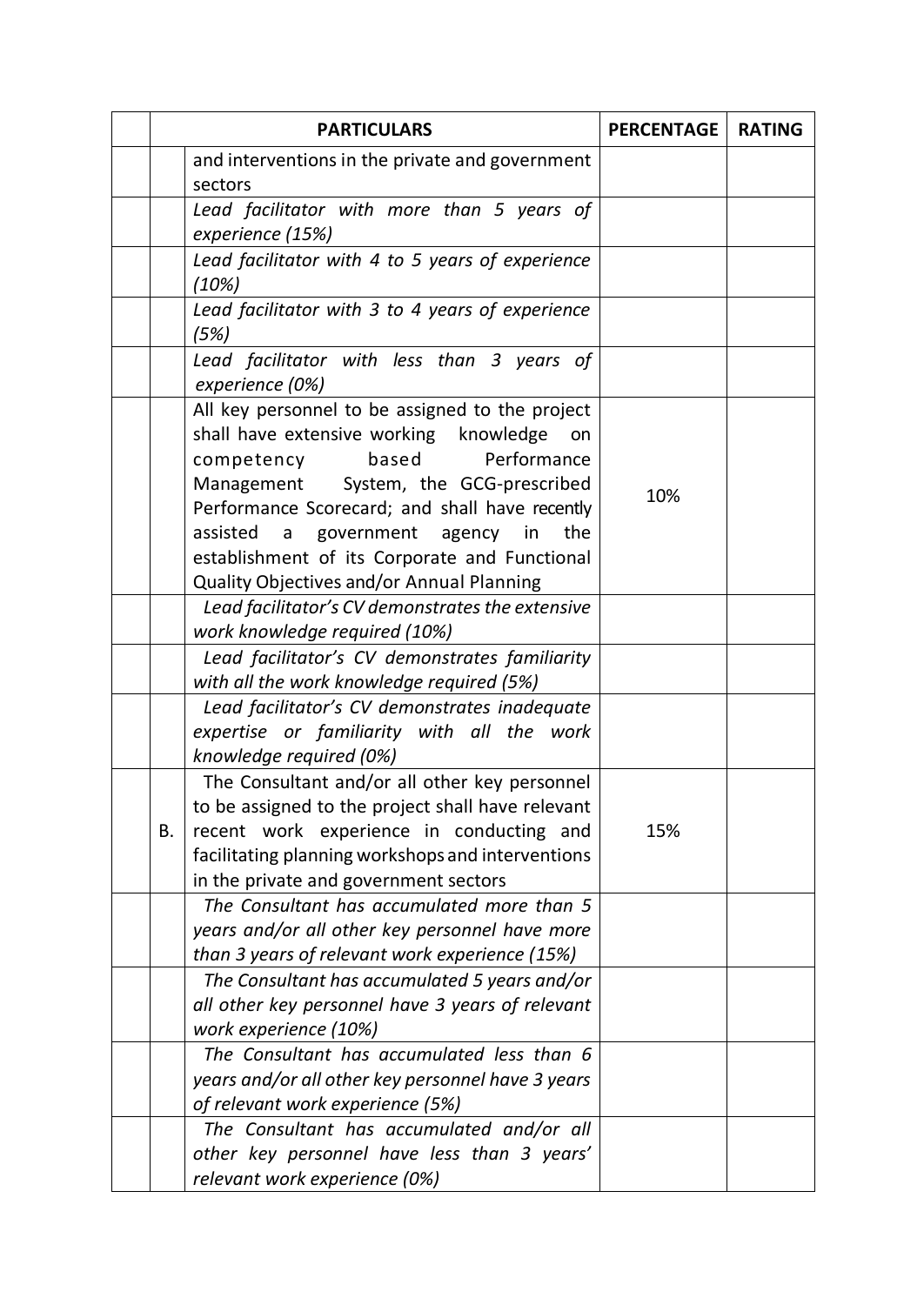|    | <b>PARTICULARS</b>                                                                                 | <b>PERCENTAGE</b> | <b>RATING</b> |  |  |
|----|----------------------------------------------------------------------------------------------------|-------------------|---------------|--|--|
|    | The Consultant and/or all other key personnel to                                                   |                   |               |  |  |
|    | be assigned to the project shall have extensive                                                    |                   |               |  |  |
|    | working knowledge on competency based                                                              |                   |               |  |  |
|    | Performance Management System, the GCG-                                                            |                   |               |  |  |
|    | prescribed Performance Scorecard; and shall                                                        | 10%               |               |  |  |
|    | have recently assisted a government agency in                                                      |                   |               |  |  |
|    | the establishment of its Corporate<br>and                                                          |                   |               |  |  |
|    | Functional Quality Objectives and/or Annual                                                        |                   |               |  |  |
|    | Planning.                                                                                          |                   |               |  |  |
|    | The Consultant and/or all other key personnel's                                                    |                   |               |  |  |
|    | CVs demonstrate the extensive work knowledge                                                       |                   |               |  |  |
|    | required (10%)                                                                                     |                   |               |  |  |
|    | The Consultant and/or all other key personnel's                                                    |                   |               |  |  |
|    | CVs demonstrate familiarity with all the work                                                      |                   |               |  |  |
|    | knowledge required (5%)                                                                            |                   |               |  |  |
|    | The Consultant and/or all other key personnel's                                                    |                   |               |  |  |
|    | demonstrate inadequate expertise or familiarity                                                    |                   |               |  |  |
|    | with all the work knowledge required (0%)                                                          |                   |               |  |  |
| Ш. | <b>Current Workload relative to Capacity</b>                                                       |                   | 20%           |  |  |
|    | The overall workload capacity of the Consultant or                                                 |                   |               |  |  |
|    | Consulting Firm will not impede, negatively impact                                                 | 20%               |               |  |  |
|    | or conflict with this project commitment to TPB.                                                   |                   |               |  |  |
|    | The Consultant or Consulting Firm is currently                                                     |                   |               |  |  |
|    | handling 3 and 5 or less projects, respectively (10%)                                              |                   |               |  |  |
|    | The Consultant or Consulting Firm is currently                                                     |                   |               |  |  |
|    | handling 6 and 6-10 projects, respectively (5%)                                                    |                   |               |  |  |
|    | The Consultant or Consulting Firm is currently                                                     |                   |               |  |  |
|    | handling more than 6 and 10 projects respectively                                                  |                   |               |  |  |
|    | (0%)                                                                                               |                   |               |  |  |
|    | <b>TOTAL</b><br>100%                                                                               |                   |               |  |  |
|    | <b>FACTORS: FACILITATION OF THE ANNUAL QUALITY</b>                                                 |                   |               |  |  |
|    | <b>TOTAL R</b><br><b>MANAGEMENT SYSTEM PLANNING SESSIONS OF THE</b><br><b>PER RF</b>               |                   |               |  |  |
|    | <b>TOURISM PROMOTIONS BOARD FOR FY 2023</b><br>x%                                                  |                   |               |  |  |
|    | (Shortlisting Criteria)                                                                            |                   |               |  |  |
|    | Consultant/Firm Experience and Capability of the<br>ı.                                             |                   | $x(.30) =$    |  |  |
|    | <b>Consultant/ Consulting Firm</b>                                                                 |                   |               |  |  |
|    | Expertise and Capacity of the Key Personnel to be<br>П.                                            |                   | $x(.50) =$    |  |  |
|    | <b>Assigned to the Project</b><br><b>Current Workload relative to Capacity</b><br>$x(.20) =$<br>Ш. |                   |               |  |  |
|    | <b>TOTAL (Passing Rate = 85%)</b>                                                                  |                   |               |  |  |
|    |                                                                                                    |                   |               |  |  |

**X. Presentation of Plan Approach:**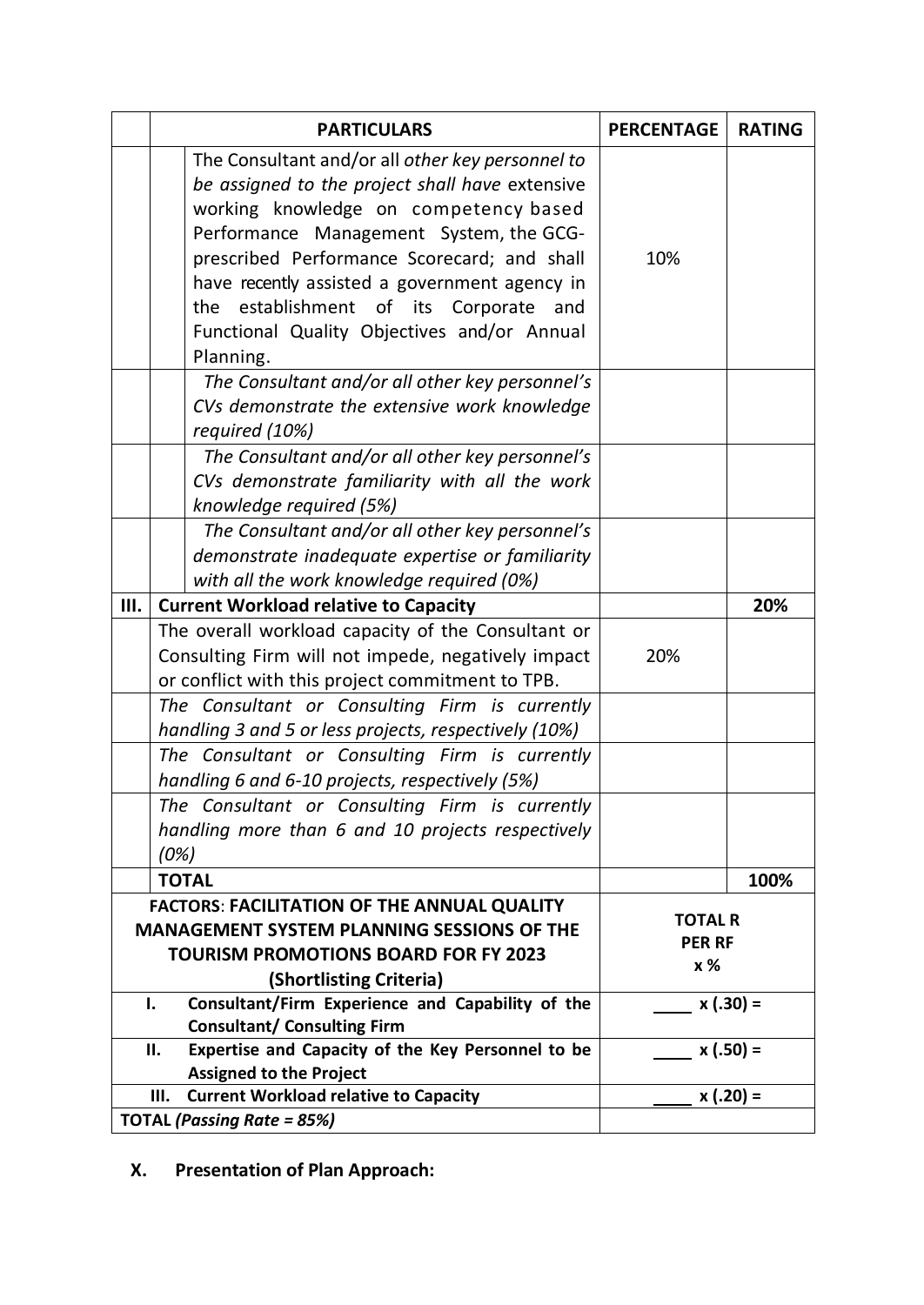Bidders are required to present their plan of approach for the project (maximum of 20 minutes).

Based on section 33.2.2. of R.A. 9184, the technical proposal and presentation of the bidders shall be evaluated based on the following criteria with corresponding numerical weights:

|    | <b>PARTICULARS</b>                                                                                  |                                                                                                                                                                                     | %Weight | <b>RATING</b> |
|----|-----------------------------------------------------------------------------------------------------|-------------------------------------------------------------------------------------------------------------------------------------------------------------------------------------|---------|---------------|
| I. | Consultant/Firm<br><b>Experience and Capability</b><br>of the<br><b>Consultant/ Consulting Firm</b> |                                                                                                                                                                                     |         | 30%           |
|    | Α.                                                                                                  | At least 5 years' experience in conducting and<br>facilitating planning workshops and interventions<br>in the private and government sectors                                        | 20%     |               |
|    |                                                                                                     | With more than 5 years of experience (20%)                                                                                                                                          |         |               |
|    |                                                                                                     | With 5 years of experience (10%)                                                                                                                                                    |         |               |
|    |                                                                                                     | With less than 5 years of experience (0%)                                                                                                                                           |         |               |
|    | <b>B.</b>                                                                                           | Quality/profile of previous clients in similar<br>projects                                                                                                                          | 10%     |               |
|    |                                                                                                     | With at least 3 similar projects and 2 government<br>clients (10%)                                                                                                                  |         |               |
|    |                                                                                                     | With at least 3 similar projects but no<br>government client (5%)                                                                                                                   |         |               |
|    |                                                                                                     | Less than 3 similar projects (regardless if there is<br>a government client or none) (0%)                                                                                           |         |               |
| П. | <b>Expertise and Capacity of the Key Personnel to be Assigned</b>                                   |                                                                                                                                                                                     |         |               |
|    |                                                                                                     | to the Project                                                                                                                                                                      |         | 25%           |
|    | А.                                                                                                  | Conformity with the required key personnel<br>composition                                                                                                                           | 15%     |               |
|    |                                                                                                     | The proposed project team composition includes<br>all the key personnel all meet or the single entity<br>meeting all of the minimum qualifications stated in<br>the TOR (15%)       |         |               |
|    |                                                                                                     | The proposed project team composition includes all<br>the key personnel with the majority or the single<br>entity meeting the majority qualifications stated in<br>the TOR (10%)    |         |               |
|    |                                                                                                     | The proposed project team composition includes<br>all the key personnel however the minority or the<br>single entity meet only the minimum qualifications<br>stated in the TOR (0%) |         |               |
|    | Β.                                                                                                  | <b>Subject Matter Expert Qualifications</b>                                                                                                                                         | 10%     |               |
|    |                                                                                                     | The Subject Matter Experts indicated in the<br>proposed project team composition all meet the                                                                                       |         |               |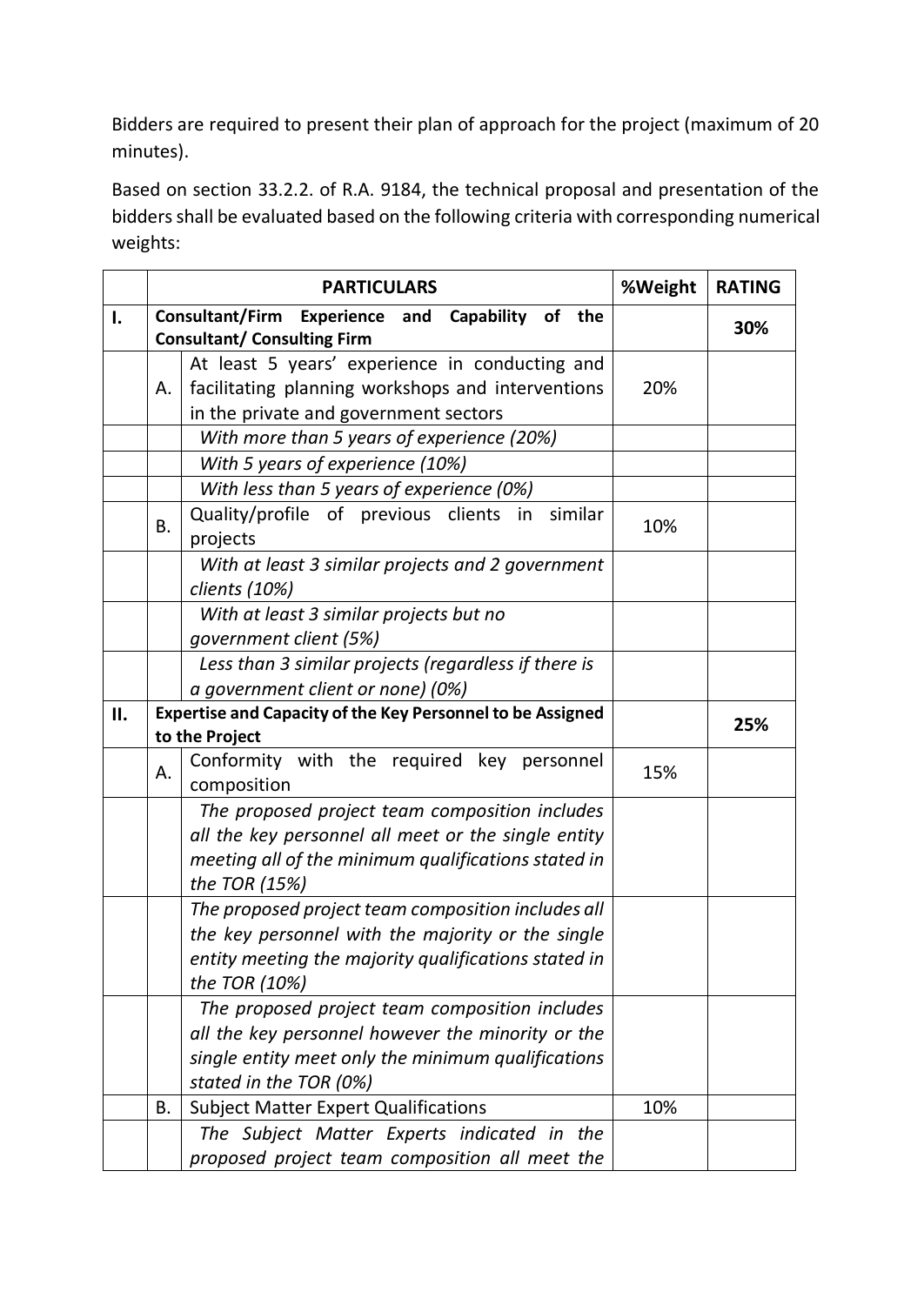|              |                                                                                                                                                                                           | <b>PARTICULARS</b>                                                                                                   | %Weight | <b>RATING</b>                          |
|--------------|-------------------------------------------------------------------------------------------------------------------------------------------------------------------------------------------|----------------------------------------------------------------------------------------------------------------------|---------|----------------------------------------|
|              |                                                                                                                                                                                           | qualifications stated or the Consultant and/or                                                                       |         |                                        |
|              |                                                                                                                                                                                           | Consulting Firm show ample established equivalent                                                                    |         |                                        |
|              |                                                                                                                                                                                           | experience and exposure to the indicated Subject                                                                     |         |                                        |
|              |                                                                                                                                                                                           | Matters (10%)                                                                                                        |         |                                        |
|              |                                                                                                                                                                                           | Some or all of the Subject Matter Experts indicated                                                                  |         |                                        |
|              |                                                                                                                                                                                           | in the proposed project team composition or the                                                                      |         |                                        |
|              |                                                                                                                                                                                           | Consultant and/or Consulting Firm do not meet the                                                                    |         |                                        |
|              |                                                                                                                                                                                           | qualifications stated (0%)                                                                                           |         |                                        |
| III.         |                                                                                                                                                                                           | <b>Plan of Approach and Methodology</b>                                                                              |         | 45%                                    |
|              | А.                                                                                                                                                                                        | Consistency of the proposed work plan with the<br>Scope of Work indicated in the TOR                                 | 15%     |                                        |
|              | В.                                                                                                                                                                                        | Plan of approach to achieve the deliverables/<br>expected outputs within the specified project<br>period             | 15%     |                                        |
|              | C.                                                                                                                                                                                        | Program design of the five (5) workshops and<br>Engagement Terminal Report plus the quality of<br>the module designs | 15%     |                                        |
|              |                                                                                                                                                                                           | <b>TOTAL</b>                                                                                                         |         | 100%                                   |
|              | <b>FACTORS: FACILITATION OF THE ANNUAL QUALITY</b><br><b>MANAGEMENT SYSTEM PLANNING SESSIONS OF THE</b><br><b>TOURISM PROMOTIONS BOARD FOR FY 2023</b><br>(Presentation of Plan Approach) |                                                                                                                      |         | <b>TOTAL R</b><br><b>PER RF</b><br>x % |
| $\mathbf{L}$ |                                                                                                                                                                                           | Consultant/Firm Experience and Capability of the<br><b>Consultant/ Consulting Firm</b>                               |         | $x(.30) =$                             |
|              | II.                                                                                                                                                                                       | Expertise and Capacity of the Key Personnel to be<br><b>Assigned to the Project</b>                                  |         | $x(.25) =$                             |
|              | III.                                                                                                                                                                                      | <b>Plan of Approach and Methodology</b>                                                                              |         | $x(.45) =$                             |
|              |                                                                                                                                                                                           | <b>TOTAL (Passing Rate = 85%)</b>                                                                                    |         |                                        |

#### **XI. Invitation to Suppliers:**

The Consultant/Consulting Firm is expected to submit technical and financial proposals which shall include:

- A brief profile and description demonstrating the professional/company qualification indicated in item VIII;
- Curriculum vitae of key personnel who will be assigned in the projects showing competency, experience and areas of specialization using the TPF6 Form;
- List and evidence of relevant work experience for the last five (5) years (2017- 2022 timeline);
- The winning consultant/consulting firm shall be determined in accordance with the process of R.A. 9184 and its Revised Implementing Rules and Regulations.